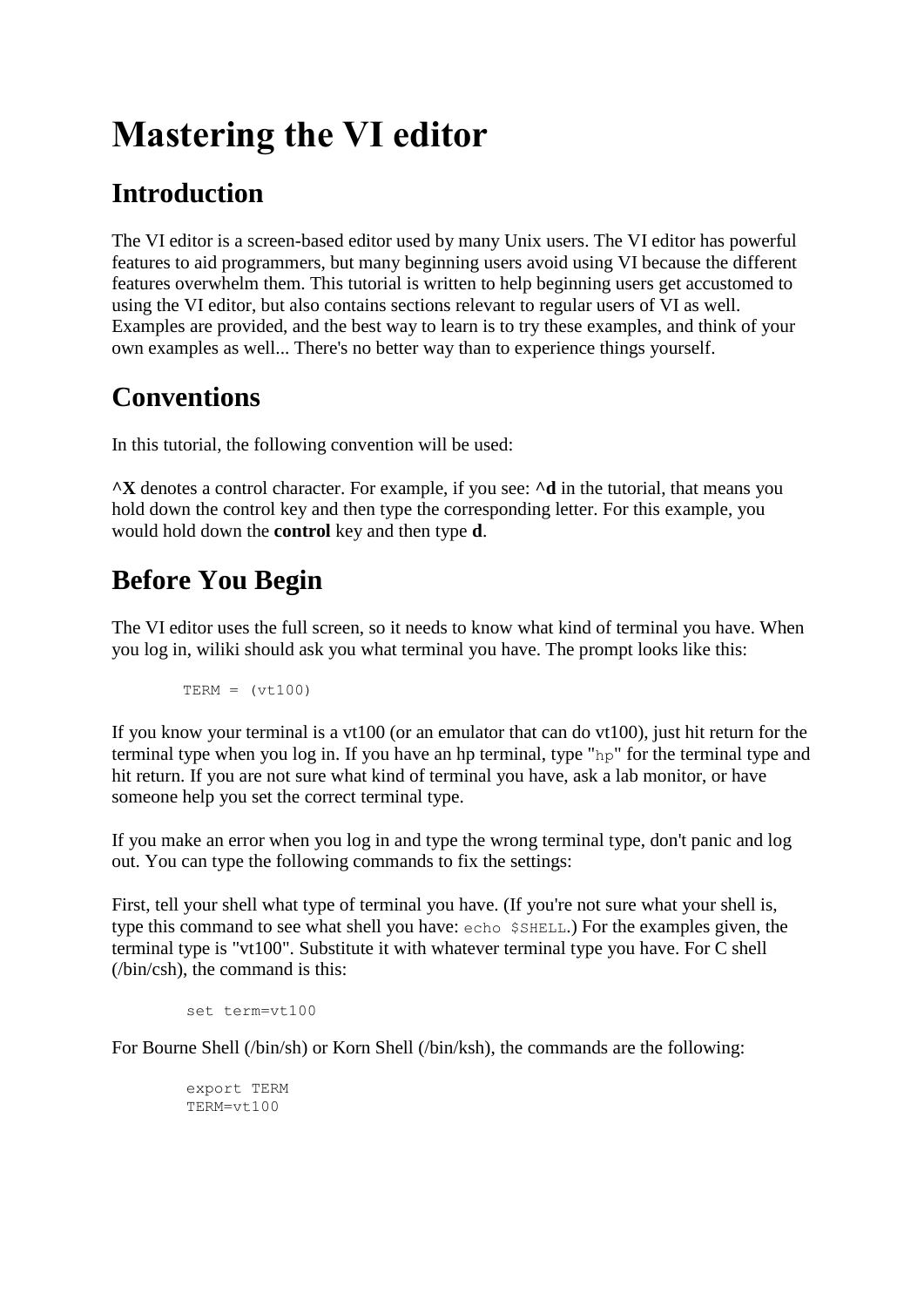Next, reset your terminal with this command:

tset

Now that the terminal type is (hopefully) correctly set, you are ready to get started with VI.

### **Starting the VI Editor**

The VI editor lets a user create new files or edit existing files. The command to start the VI editor is vi, followed by the filename. For example, to edit a file called *temporary*, you would type vi temporary and then return. You can start VI without a filename, but when you want to save your work, you will have to tell VI which filename to save it into later.

When you start VI for the first time, you will see a screen filled with tildes (A tilde looks like this: ~) on the left side of the screen. Any blank lines beyond the end of the file are shown this way. At the bottom of your screen, the filename should be shown, if you specified an existing file, and the size of the file will be shown as well, like this:

"filename" 21 lines, 385 characters

If the file you specified does not exist, then it will tell you that it is a new file, like this:

"newfile" [New file]

If you started VI without a filename, the bottom line of the screen will just be blank when VI starts. If the screen does not show you these expected results, your terminal type may be set wrong. Just type : q and return to get out of VI, and fix your terminal type. If you don't know how, ask a lab monitor.

### **Getting Out of VI**

Now that you know how to get into VI, it would be a good idea to know how to get out of it. The VI editor has two modes and in order to get out of VI, you have to be in *command* mode. Hit the key labeled "**Escape**" or "**Esc**" (If your terminal does not have such a key, then try ^[, or control-[.) to get into *command* mode. If you were already in the command mode when you hit "**Escape**", don't worry. It might beep, but you will still be in the *command* mode.

The command to quit out of VI is  $:q$ . Once in *command* mode, type colon, and 'q', followed by return. If your file has been modified in any way, the editor will warn you of this, and not let you quit. To ignore this message, the command to quit out of VI without saving is :q!. This lets you exit VI without saving any of the changes.

Of course, normally in an editor, you would want to save the changes you have made. The command to save the contents of the editor is  $:w.$  You can combine the above command with the quit command, or  $:$   $wq$ . You can specify a different file name to save to by specifying the name after the  $:w$ . For example, if you wanted to save the file you were working as another filename called *filename2*, you would type: w filename2 and return.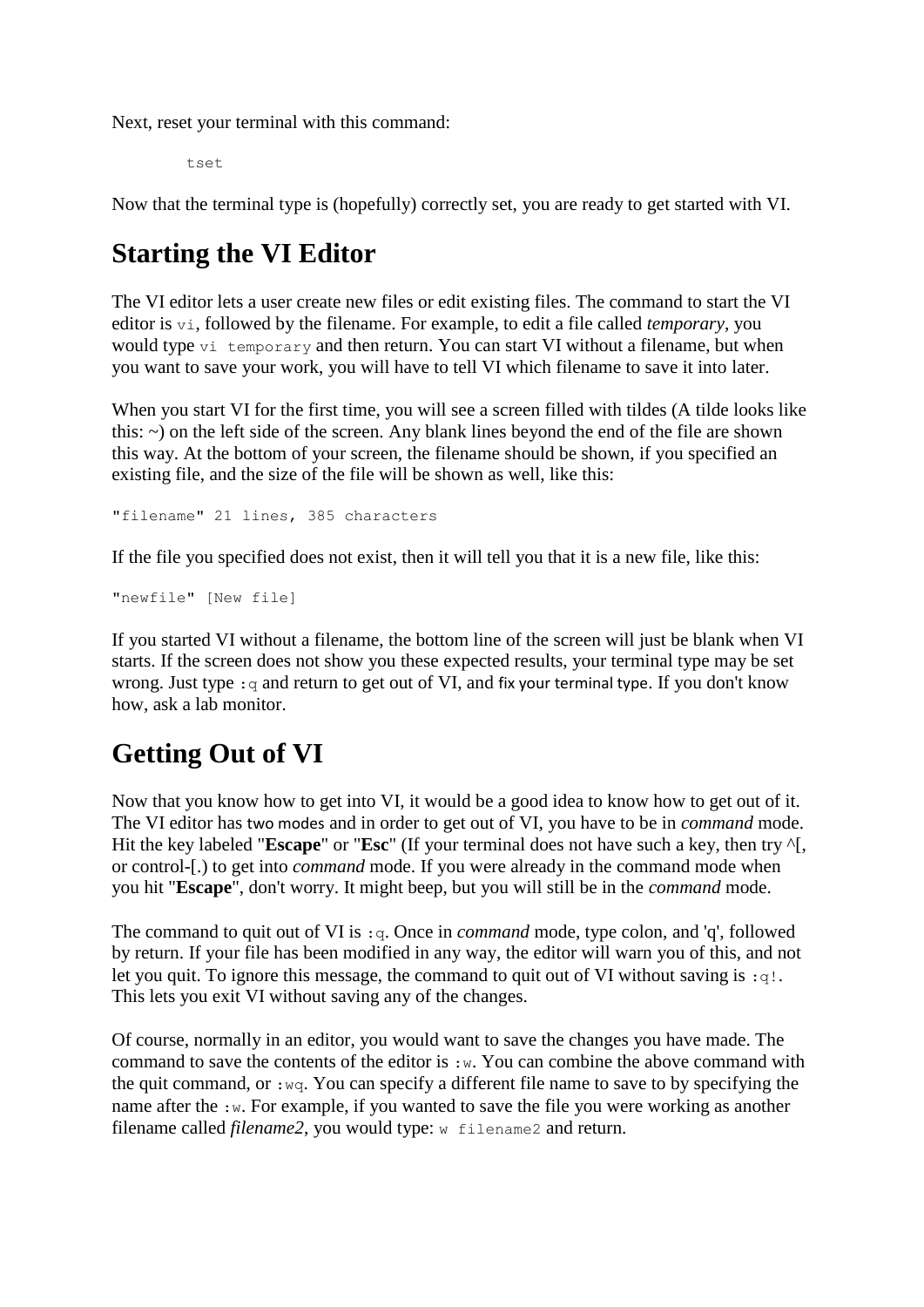Another way to save your changes and exit out of VI is the zz command. When in *command* mode, type  $\overline{z}z$  and it will do the equivalent of : wq. If any changes were made to the file, it will be saved. This is the easiest way to leave the editor, with only two keystrokes.

### **The Two Modes of VI**

The first thing most users learn about the VI editor is that it has two modes: *command* and *insert*. The *command* mode allows the entry of commands to manipulate text. These commands are usually one or two characters long, and can be entered with few keystrokes. The *insert* mode puts anything typed on the keyboard into the current file.

VI starts out in *command* mode. There are several commands that put the VI editor into *insert* mode. The most commonly used commands to get into insert mode are a and i. These two commands are described below. Once you are in *insert* mode, you get out of it by hitting the **escape** key. If your terminal does not have an **escape** key,  $\wedge$ [ should work (control-[). You can hit escape two times in a row and VI would definitely be in *command* mode. Hitting **escape** while you are already in *command* mode doesn't take the editor out of *command* mode. It may beep to tell you that you are already in that mode.

# **How to Type Commands in Command Mode**

The command mode commands are normally in this format: (Optional arguments are given in the brackets)

[*count*] command [*where*]Most commands are one character long, including those which use control characters. The commands described in this section are those which are used most commonly the VI editor.

The *count* is entered as a number beginning with any character from 1 to 9. For example, the x command deletes a character under the cursor. If you type 23x while in *command* mode, it will delete 23 characters.

Some commands use an optional *where* parameter, where you can specify how many lines or how much of the document the command affects, the *where* parameter can also be any command that moves the cursor.

# **Some Simple VI Commands**

Here is a simple set of commands to get a beginning VI user started. There are many other convenient commands, which will be discussed in later sections.

| a            | enter <i>insert</i> mode, the characters typed in will be inserted after |
|--------------|--------------------------------------------------------------------------|
|              | the current cursor position. If you specify a count, all the text        |
|              | that had been inserted will be repeated that many times.                 |
| $\mathbf h$  | move the cursor to the left one character position.                      |
| $\mathbf{i}$ | enter <i>insert</i> mode, the characters typed in will be inserted       |
|              | before the current cursor position. If you specify a count, all the      |
|              | text that had been inserted will be repeated that many times.            |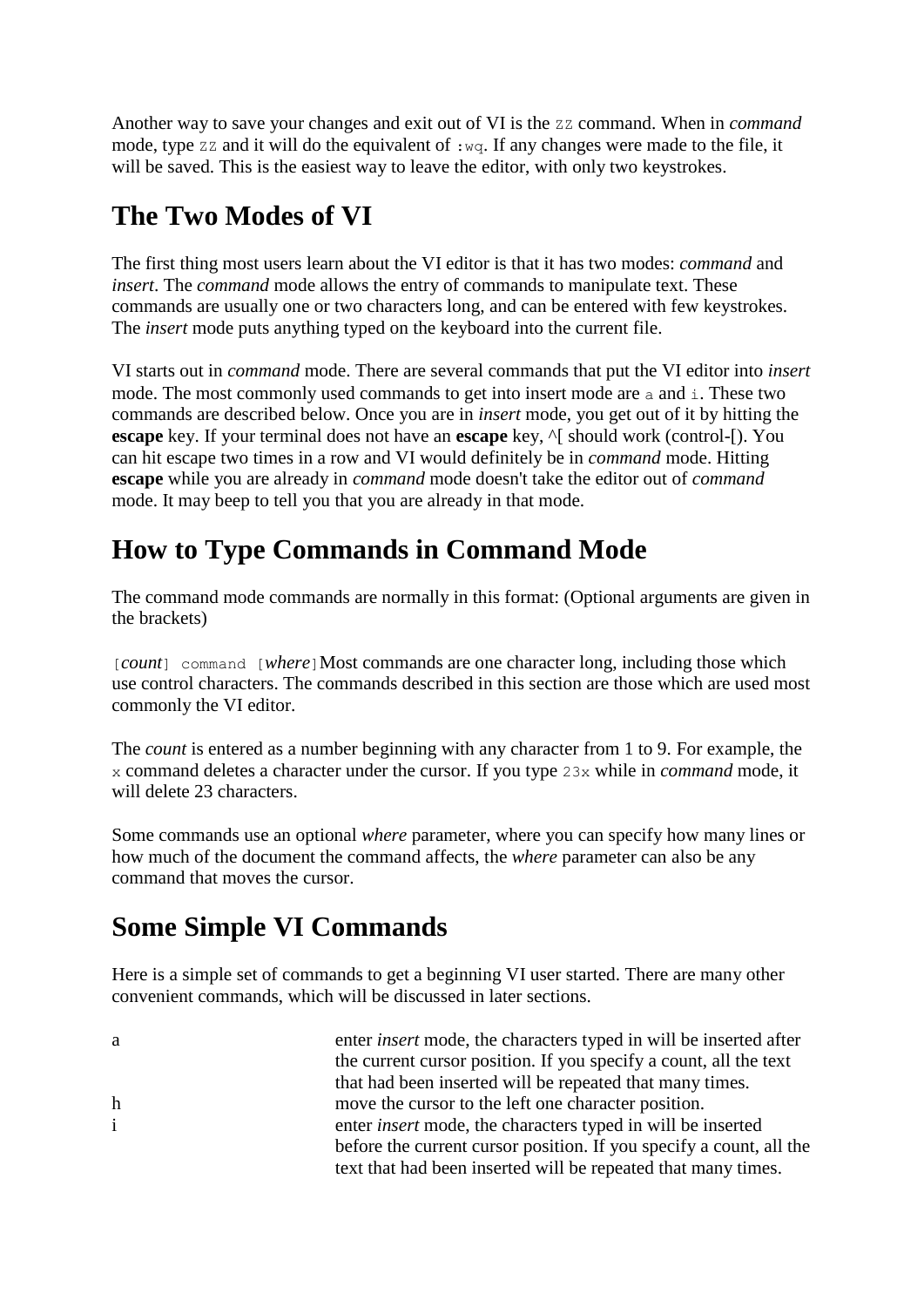| move the cursor down one line.                                          |
|-------------------------------------------------------------------------|
| move the cursor up one line.                                            |
| move the cursor to the right one character position.                    |
| replace one character under the cursor. Specify <i>count</i> to replace |
| a number of characters                                                  |
| undo the last change to the file. Typing $\alpha$ again will re-do the  |
| change.                                                                 |
| delete character under the cursor. Count specifies how many             |
| characters to delete. The characters will be deleted after the          |
| cursor.                                                                 |
|                                                                         |

#### **Text Buffers in VI**

The VI editor has 36 buffers for storing pieces of text, and also a general purpose buffer. Any time a block of text is deleted or yanked from the file, it gets placed into the general purpose buffer. Most users of VI rarely use the other buffers, and can get along without the other buffers. The block of text is also stored in another buffer as well, if it is specified. The buffer is specified using the " command. After typing ", a letter or digit specifying the buffer must be entered. For example, the command: "mdd uses the buffer **m**, and the last two characters stand for delete current line. Similarly, text can be pasted in with the  $\infty$  or P command. "mp pastes the contents of buffer **m** after the current cursor position. For any of the commands used in the next two sections, these buffers can be specified for temporary storage of words or paragraphs.

### **Cutting and Yanking**

The command commonly used command for cutting is d. This command deletes text from the file. The command is preceded by an optional *count* and followed by a movement specification. If you double the command by typing dd, it deletes the current line. Here are some combinations of these:

| $d^{\wedge}$           | deletes from current cursor position to the beginning of the line. |
|------------------------|--------------------------------------------------------------------|
| $d\mathcal{S}$         | deletes from current cursor position to the end of the line.       |
| $\mathrm{d}\mathrm{w}$ | deletes from current cursor position to the end of the word.       |
| 3dd                    | deletes three lines from current cursor position downwards.        |

There is also the  $\gamma$  command which operates similarly to the  $\alpha$  command which take text from the file without deleting the text.

### **Pasting**

The commands to paste are  $p$  and  $p$ . The only differ in the position relative to the cursor where they paste, p pastes the specified or general buffer after the cursor position, while  $P$ pastes the specified or general buffer before the cursor position. Specifying *count* before the paste command pastes text the specified number of times.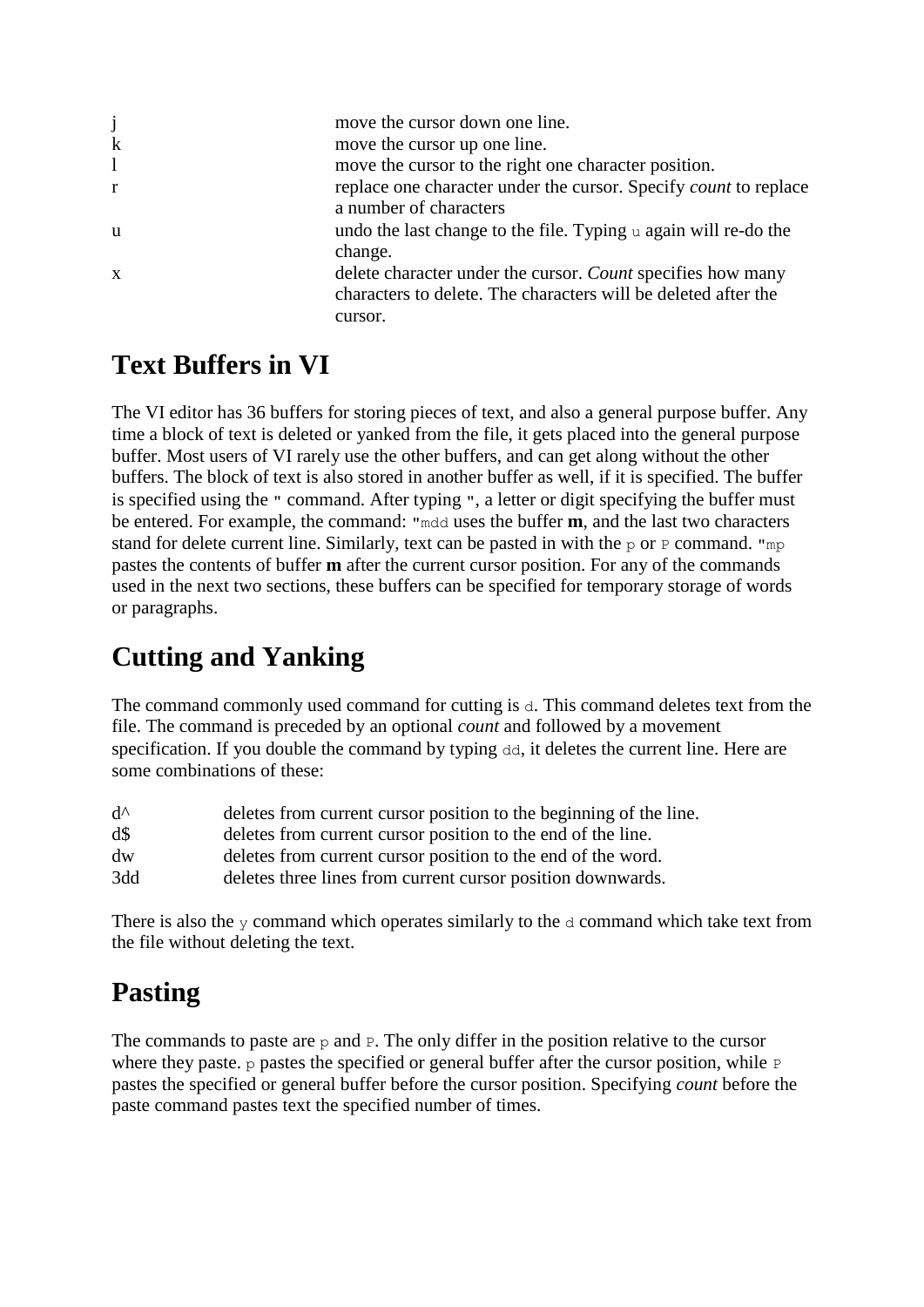### **Indenting Your Code and Checking**

The VI editor has features to help programmers format their code neatly. There is a variable that to set up the indentation for each level of nesting in code. In order to set it up, see the customization section of this tutorial. For example, the command to set the shift width to 4 characters is :set sw=4.

The following commands indent your lines or remove the indentation, and can be specified with *count*:

<< Shifts the current line to the left by one shift width. >> Shifts the current line to the right by one shift width.

The VI editor also has a helpful feature which checks your source code for any hanging parentheses or braces. The % command will look for the left parenthesis or brace corresponding to a particular right parenthesis or brace and vice versa. Place the cursor onto a parenthesis or brace and type **%** to move the cursor to the corresponding parenthesis or brace. This is useful to check for unclosed parentheses or braces. If a parenthesis or brace exists without a matching parenthesis or brace, VI will beep at you to indicate that no matching symbol was found.

### **Word and Character Searching**

The VI editor has two kinds of searches: string and character. For a string search, the / and ? commands are used. When you start these commands, the command just typed will be shown on the bottom line, where you type the particular string to look for. These two commands differ only in the direction where the search takes place. The / command searches forwards (downwards) in the file, while the ? command searches backwards (upwards) in the file. The n and N commands repeat the previous search command in the same or opposite direction, respectively. Some characters have special meanings to VI, so they must be preceded by a backslash (\) to be included as part of the search expression.

Special characters:

| $\wedge$ | Beginning of the line. (At the beginning of a search expression.)                                                                                                                                                                    |
|----------|--------------------------------------------------------------------------------------------------------------------------------------------------------------------------------------------------------------------------------------|
|          | Matches a single character.                                                                                                                                                                                                          |
| $\ast$   | Matches zero or more of the previous character.                                                                                                                                                                                      |
| \$       | End of the line (At the end of the search expression.)                                                                                                                                                                               |
|          | Starts a set of matching, or non-matching expressions For example: /f[iae]t<br>matches either of these: fit fat fet In this form, it matches anything except                                                                         |
|          | these: /a[^bcd] will not match any of these, but anything with an a and another<br>letter: ab ac ad                                                                                                                                  |
| $\,<\,$  | Put in an expression escaped with the backslash to find the ending or<br>beginning of a word. For example: $\triangle$ <the<math>\triangleright should find only word the, but not<br/>words like these: there and other.</the<math> |
| $\geq$   | See the '<' character description above.                                                                                                                                                                                             |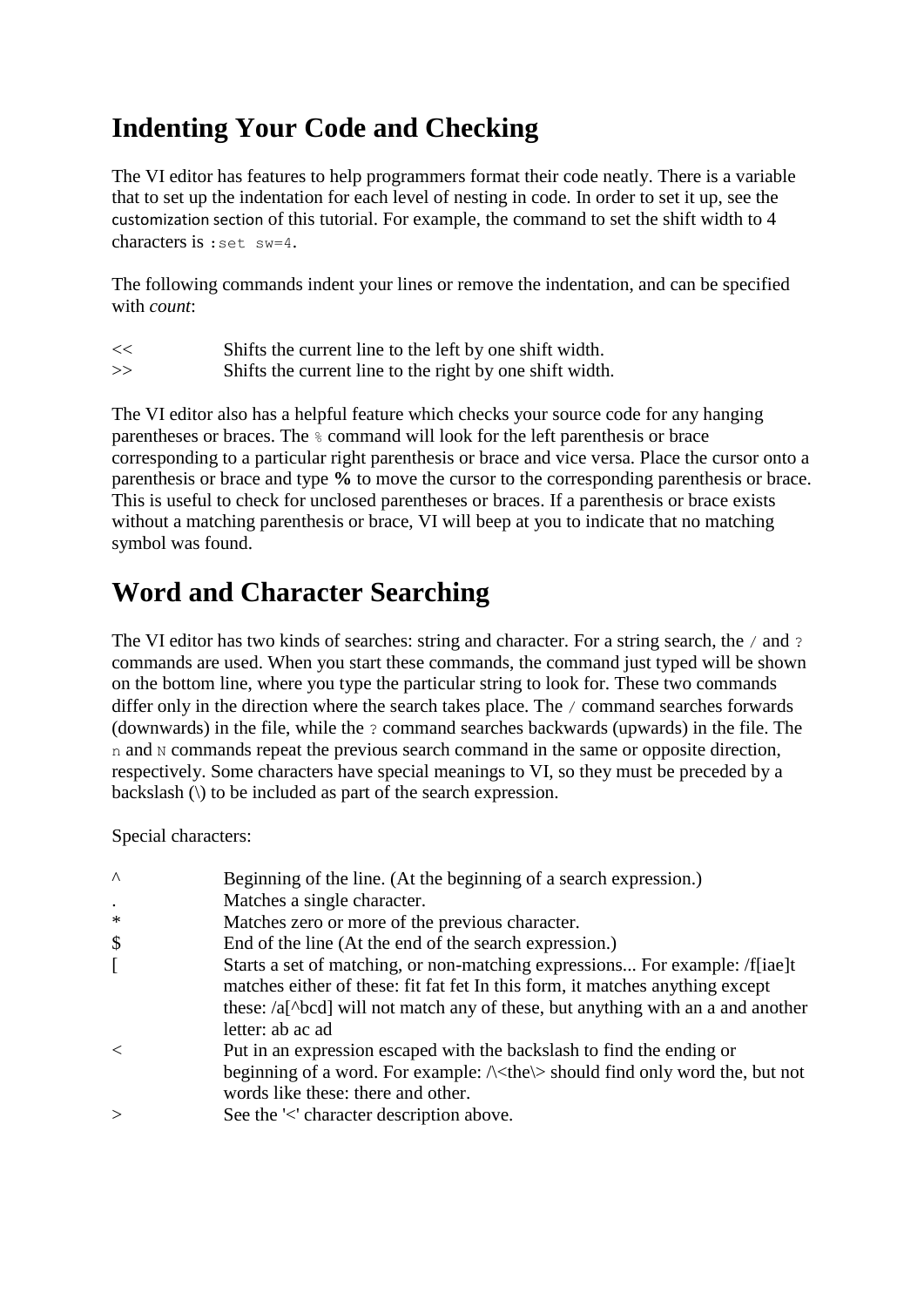The character search searches within one line to find a character entered after the command. The  $f$  and  $F$  commands search for a character on the current line only.  $f$  searches forwards and F searches backwards and the cursor moves to the position of the found character.

The t and  $\tau$  commands search for a character on the current line only, but for t, the cursor moves to the position before the character, and  $\tau$  searches the line backwards to the position after the character.

These two sets of commands can be repeated using the ; or , command, where ; repeats the last character search command in the same direction, while , repeats the command in the reverse direction.

### **Settings for VI (and EX)**

You can customize the way VI behaves upon start up. There are several edit options which are available using the :set command, these are the VI and EX editor options available on Wiliki: (You can get this list by typing : set all and then **return** in command mode)

| noautoindent   | magic                             | noshowmatch            |
|----------------|-----------------------------------|------------------------|
| autoprint      | mesg                              | noshowmode             |
| noautowrite    | nomodelines                       | noslowopen             |
| nobeautify     | nonumber                          | tabstop=8              |
| directory=/tmp | nonovice                          | taglength=0            |
| nodoubleescape | nooptimize                        | tags=tags/usr/lib/tags |
| noedcompatible | paragraphs=IPLPPPQPP LIpplpipnpbp | term=xterm             |
| noerrorbells   | prompt                            | noterse                |
| noexrc         | noreadonly                        | timeout                |
| flash          | redraw                            | timeoutlen=500         |
| hardtabs=8     | remap                             | ttytype=xterm          |
| noignorecase   | report=5                          | warn                   |
| keyboardedit   | scroll=11                         | window=23              |
| keyboardedit!  | sections=NHSHH HUuhsh+c           | wrapscan               |
| nolisp         | shell=/bin/csh                    | wrapmargin=0           |
| nolist         | shiftwidth=8                      | nowriteany             |

Some of these options have values set with the equals sign '=' in it, while others are either set or not set. (These on or off type of options are called **Boolean**, and have "no" in front of them to indicate that they are not set.) The options shown here are the options that are set without any customization. Descriptions of some of these are given below, with an abbreviation. For example, the command set autoindent, you can type :set autoindent or :set ai. To unset it, you can type :set noautoindent or :set noai.

autoindent (ai) This option sets the editor so that lines following an indented line will have the same indentation as the previous line. If you want to back over this indentation, you can type  $\sim$  p at the very first character position. This ^D works in the *insert* mode, and not in *command* mode. Also, the width of the indentations can be set with **shiftwidth**, explained below.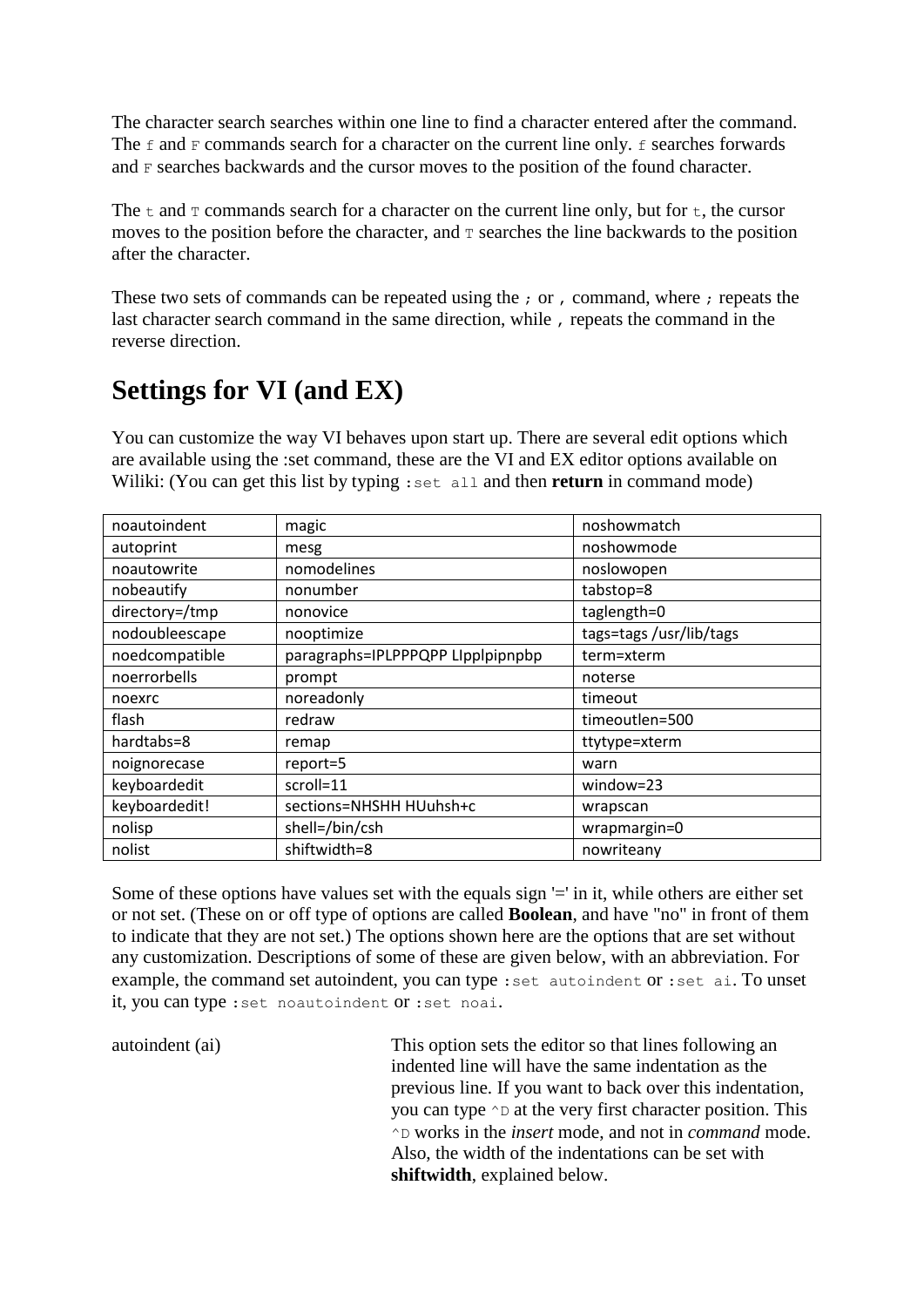| exrc                           | The <i>exrc</i> file in the current directory is read during<br>startup. This has to be set either in the environment<br>variable <b>EXINIT</b> or in the <i>.exrc</i> file in your home<br>directory.                                                                                                                                 |
|--------------------------------|----------------------------------------------------------------------------------------------------------------------------------------------------------------------------------------------------------------------------------------------------------------------------------------------------------------------------------------|
| mesg                           | Turn off messages if this option is unset using : set<br>nomesg, so that nobody can bother you while using the<br>editor.                                                                                                                                                                                                              |
| number (nu)<br>shiftwidth (sw) | Displays lines with line numbers on the left side.<br>This option takes a value, and determines the width of a<br>software tabstop. (The software tabstop is used for the<br><< and >> commands.) For example, you would set a<br>shift width of 4 with this command: : set $sw=4$ .                                                   |
| showmode (smd)                 | This option is used to show the actual mode of the<br>editor that you are in. If you are in <i>insert</i> mode, the<br>bottom line of the screen will say <b>INPUT MODE</b> .                                                                                                                                                          |
| Warn                           | This option warns you if you have modified the file, but<br>haven't saved it yet.                                                                                                                                                                                                                                                      |
| window (wi)                    | This option sets up the number of lines on the window<br>that VI uses. For example, to set the VI editor to use<br>only 12 lines of your screen (because your modem is<br>slow) you would use this: $: set$ wi=12.                                                                                                                     |
| wrapscan (ws)                  | This option affects the behavior of the word<br>search. If wrapscan is set, if the word is not found at the<br>bottom of the file, it will try to search for it at the<br>beginning.                                                                                                                                                   |
| wrapmargin (wm)                | If this option has a value greater than zero, the editor<br>will automatically "word wrap". That is, if you get to<br>within that many spaces of the left margin, the word<br>will wrap to the next line, without having to type return.<br>For example, to set the wrap margin to two characters,<br>you would type this: : set wm=2. |

# **Abbreviations and Mapping Keys to Other Keys**

One EX editor command that is useful in the VI editor is the **abbreviate** command. This lets you set up abbreviations for specific strings. The command looks like this: :ab string thing to substitute for. For example, if you had to type the name,

"**Humuhumunukunukuapua`a**" but you didn't want to type the whole name, you could use an abbreviation for it. For this example, the command is entered like this: :ab 9u Humuhumunukunukuapua`a

Now, whenever you type 9u as a separate word, VI will type in the entire word(s) specified. If you typed in 9university, it will not substitute the word.

To remove a previously defined abbreviation, the command is unabbreviate. To remove the previous example, the command would be ":una 9u" To get your listing of abbreviations, simply just type :ab without any definitions.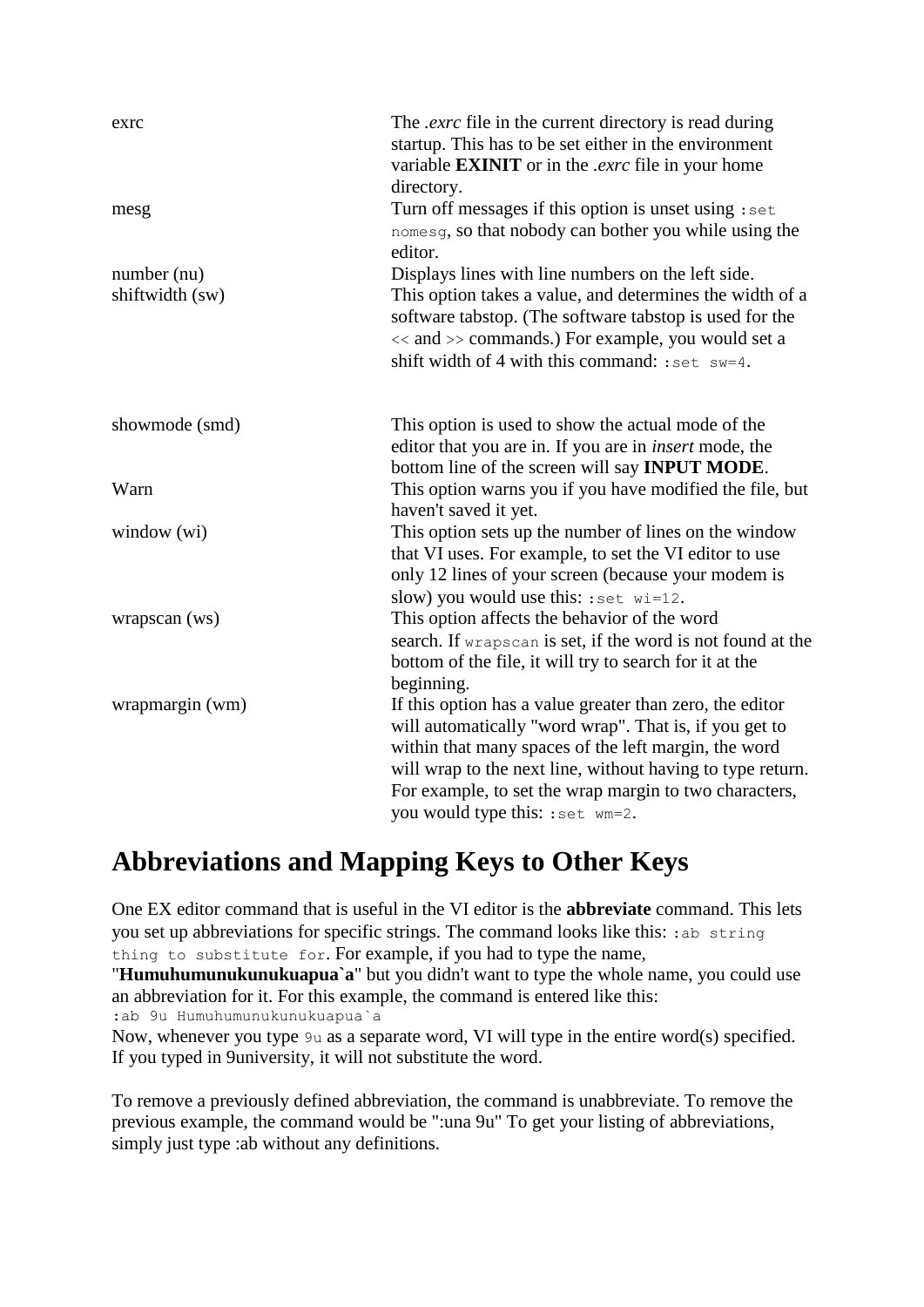Another EX editor command that is useful for customization is the mapping command. There are two kinds of mapping commands. One for command mode, and the other for insert mode. These two commands are : map and : map! respectively. The mapping works similarly to the abbreviation, and you give it a key sequence and give it another key sequence to substitute it with. (The substituted key sequences are usually VI commands.)

### **The EXINIT Environment Variable and the** *.exrc* **file**

There are two ways to customize the VI editor. If you create a file called *.exrc* in your home directory, all the commands in there will be read when VI starts up. The other method is to set an environment variable called **EXINIT**. The options will be set in your shell's setup file. If you use /bin/csh (C-Shell), the command is as follows, and is put in the *.cshrc* file:

```
 setenv EXINIT '...'
```
If you use /bin/sh or /bin/ksh, the command is as follows, and is put into the *.profile* file:

```
 export EXINIT
EXINIT='...'
```
Don't put in ... as the example says. In this space put the commands that you want to set up. For example, if you want to have auto indent, line numbering, and the wrap margin of three characters, then the setenv command (for C shell) looks like this:

setenv EXINIT 'set ai nu wm=3'

If you want to put more than one command in the setenv EXINIT thing, separate the commands with a vertical bar (|). For example, to map the 'g' command to the 'G' character in command mode, the command is : map g G, and combined with the above command, you get this:

```
setenv EXINIT 'set ai nu wm=3|map g G'
```
If you want to create the file called *.exrc*, you can put exactly the same things in the file as shown in the quotes after the **EXINIT**.

#### **Recovering Your Work When Something Goes Wrong with Your Terminal**

The VI editor edits a temporary copy of your file, and after the editing is complete, or when you tell it to save, it puts the contents of the temporary copy into the original file. If something goes wrong while you are editing your file, the VI editor will attempt to save whatever work you had in progress, and store it for later recovery. (Note: If VI dies while you were working on any file, it sends you an email message on how to recover it. The **-r** option stands for recovery. If you were editing the file *vitalinfo*, and you accidentally got logged out, then the **-r** option of the 'vi' editor should help. The command would look somewhat like this: vi -r vitalinfo After using the **-r** option once, though, you MUST save what you have recovered to the actual file... The **-r** option only works once per failed VI session.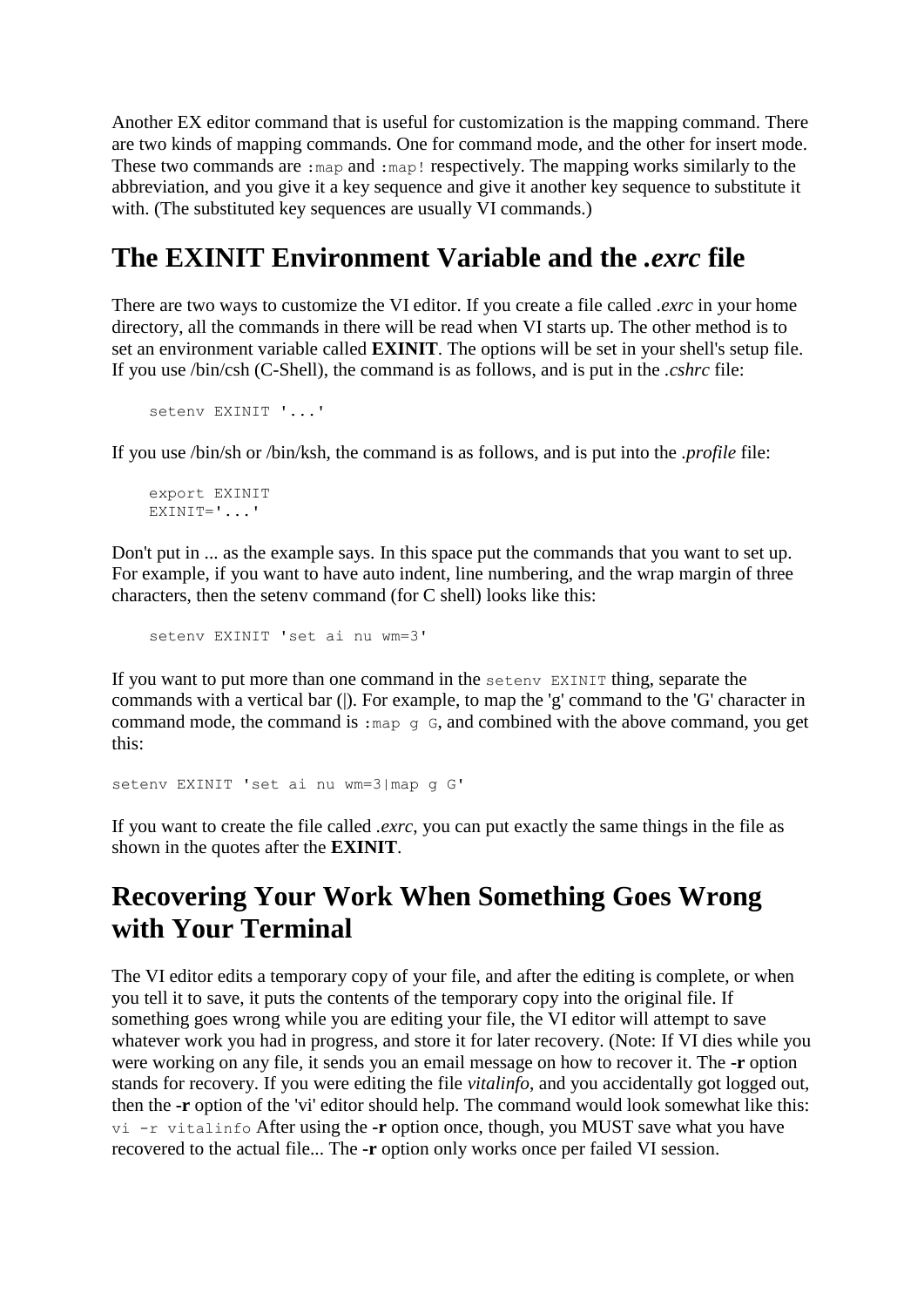### **Warning About Using VI on the Workstations**

There are two things to be aware of when using the workstations: Editing the same file many times at once, and changing the size of the screen.

Because VI edits a copy of your original file and saves the contents of that copy into the original file, if you are logged on more than once and are editing the same file more than once using VI, if you save on one window and then you save on the other window, the changes made to the file on the first save would be overwritten. Make sure that you only run one copy of VI per file.

If you use a terminal program from a workstation, you can change the size of the screen by dragging the sides of the window. If the size is not working properly, the command to type is this:

```
 eval `resize`
```
If that doesn't work the command would be this:

```
 eval `/usr/bin/X11/resize`
```
If the size is wrong, the editor will not operate correctly. If you have any problems with the screen size, ask the monitors in the computer lab for help setting the sizes correctly.

### **Summary of VI commands**

This list is a summary of VI commands, categorized by function. There may be other commands available, so check the on-line manual on VI. For easy reference, you can save this file as text and delete any commands you don't think you would use and print out the resulting shorter file.

#### **Cutting and Pasting/Deleting text**

| Specify a buffer to be used any of the commands using buffers. Follow the "          |
|--------------------------------------------------------------------------------------|
| with a letter or a number, which corresponds to a buffer.                            |
| Delete to the end of the line from the current cursor position.                      |
| Paste the specified buffer before the current cursor position or line. If no         |
| buffer is specified (with the "command.) then 'P' uses the general buffer.           |
| Delete the character before the cursor.                                              |
| Yank the current line into the specified buffer. If no buffer is specified, then     |
| the general buffer is used.                                                          |
| Delete until <i>where</i> . "dd" deletes the current line. A count deletes that many |
| lines. Whatever is deleted is placed into the buffer specified with the "            |
| command. If no buffer is specified, then the general buffer is used.                 |
| Paste the specified buffer after the current cursor position or line. If no buffer   |
| is specified (with the "command.) then 'p' uses the general buffer.                  |
| delete character under the cursor. A count tells how many characters to delete.      |
|                                                                                      |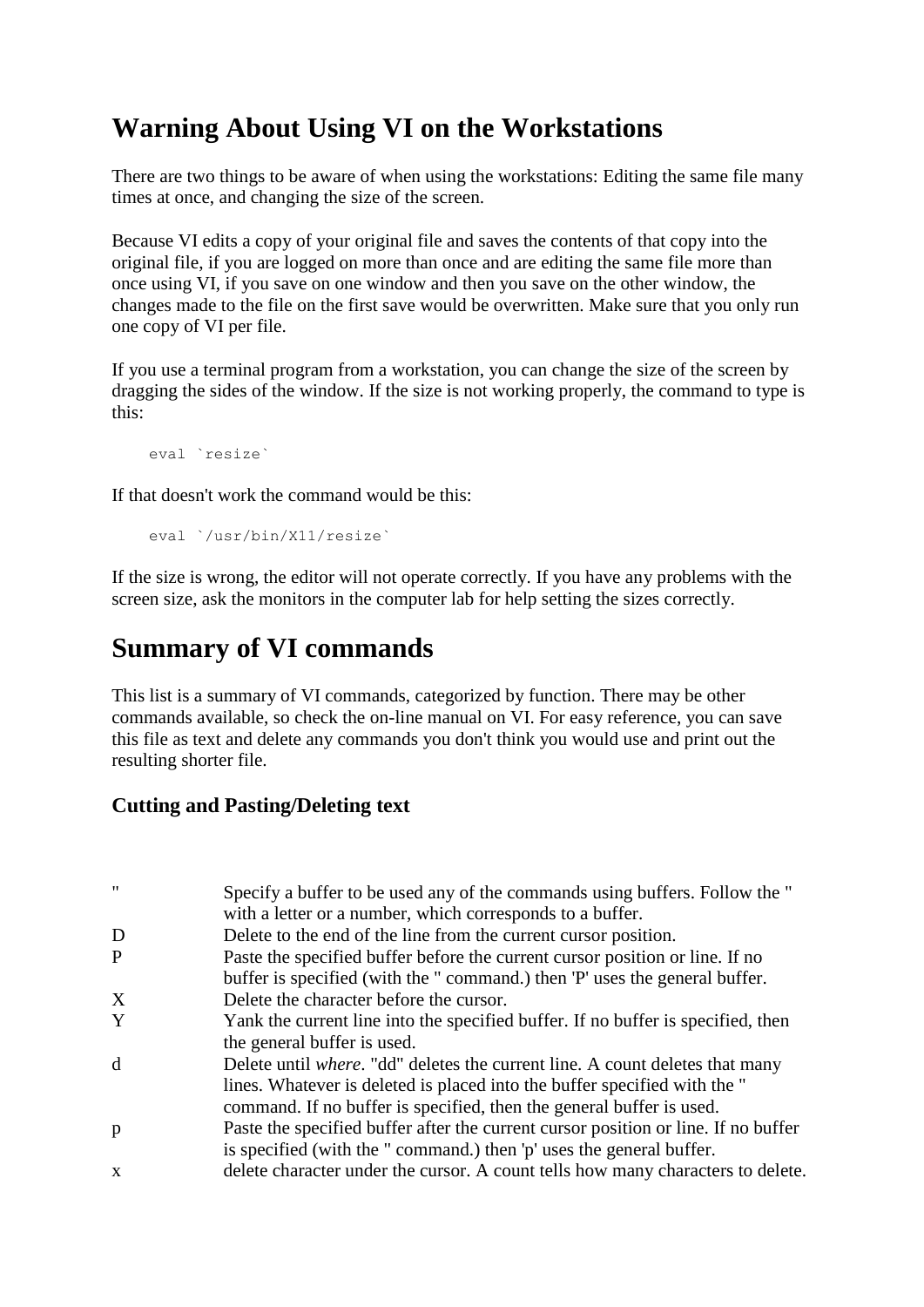| The characters will be deleted after the cursor. |  |
|--------------------------------------------------|--|
|--------------------------------------------------|--|

y Yank until , putting the result into a buffer. "yy" yanks the current line. a count yanks that many lines. The buffer can be specified with the " command. If no buffer is specified, then the general buffer is used.

#### **Inserting New Text**

| $\mathbf{A}$ | Append at the end of the current line.                                                                                                                                           |
|--------------|----------------------------------------------------------------------------------------------------------------------------------------------------------------------------------|
| $\mathbf I$  | Insert from the beginning of a line.                                                                                                                                             |
| $\Omega$     | (letter oh) Enter <i>insert</i> mode in a new line above the current cursor position.                                                                                            |
| A            | Enter <i>insert</i> mode, the characters typed in will be inserted after the current<br>cursor position. A count inserts all the text that had been inserted that many<br>times. |
|              | Enter <i>insert</i> mode, the characters typed in will be inserted before the current<br>cursor position. A count inserts all the text that had been inserted that many times.   |

#### o Enter *insert* mode in a new line below the current cursor position.

#### **Moving the Cursor Within the File**

| $^{\wedge}B$             | Scroll backwards one page. A count scrolls that many pages.                              |
|--------------------------|------------------------------------------------------------------------------------------|
| $^{\wedge}D$             | Scroll forwards half a window. A count scrolls that many lines.                          |
| $^{\wedge}$ F            | Scroll forwards one page. A count scrolls that many pages.                               |
| $^{\wedge}H$             | Move the cursor one space to the left. A count moves that many spaces.                   |
| $\mathbf{v}$             | Move the cursor down one line in the same column. A count moves that many                |
|                          | lines down.                                                                              |
| $^{\wedge}M$             | Move to the first character on the next line.                                            |
| $^{\wedge}N$             | Move the cursor down one line in the same column. A count moves that many<br>lines down. |
| $\wedge$ P               |                                                                                          |
|                          | Move the cursor up one line in the same column. A count moves that many                  |
| $\mathcal{N}$            | lines up.                                                                                |
|                          | Scroll backwards half a window. A count scrolls that many lines.                         |
| \$                       | Move the cursor to the end of the current line. A count moves to the end of the          |
|                          | following lines.                                                                         |
| %                        | Move the cursor to the matching parenthesis or brace.                                    |
| Λ                        | Move the cursor to the first non-white space character.                                  |
| $\overline{\mathcal{L}}$ | Move the cursor to the beginning of a sentence.                                          |
| $\mathcal{E}$            | Move the cursor to the beginning of the next sentence.                                   |
| $\{$                     | Move the cursor to the preceding paragraph.                                              |
| $\hspace{0.025cm}\}$     | Move the cursor to the next paragraph.                                                   |
|                          | Move the cursor to the column specified by the count.                                    |
| $^{+}$                   | Move the cursor to the first non-whitespace character in the next line.                  |
|                          | Move the cursor to the first non-whitespace character in the previous line.              |
|                          | Move the cursor to the first non-white space character in the current line.              |
| $\overline{0}$           | (Zero) Move the cursor to the first column of the current line.                          |
| B                        | Move the cursor back one word, skipping over punctuation.                                |
|                          |                                                                                          |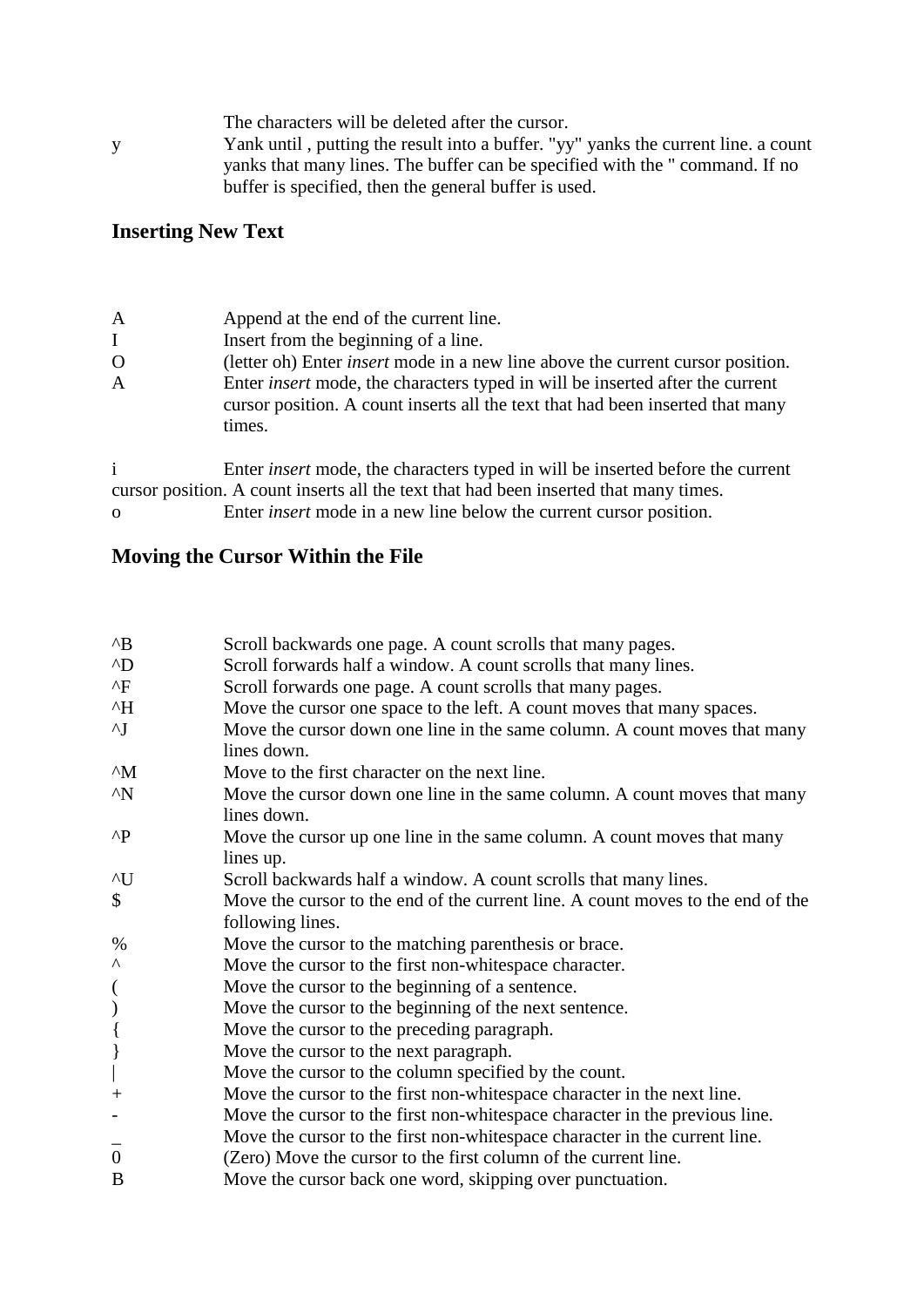| E                         | Move forward to the end of a word, skipping over punctuation.                                                                           |
|---------------------------|-----------------------------------------------------------------------------------------------------------------------------------------|
| G                         | Go to the line number specified as the count. If no count is given, then go to<br>the end of the file.                                  |
| H                         | Move the cursor to the first non-white space character on the top of the screen.                                                        |
| L                         | Move the cursor to the first non-whitespace character on the bottom of the<br>screen.                                                   |
| M                         | Move the cursor to the first non-white space character on the middle of the<br>screen.                                                  |
| W                         | Move forward to the beginning of a word, skipping over punctuation.                                                                     |
| B                         | Move the cursor back one word. If the cursor is in the middle of a word, move<br>the cursor to the first character of that word.        |
| e                         | Move the cursor forward one word. If the cursor is in the middle of a word,<br>move the cursor to the last character of that word.      |
| $\boldsymbol{\mathrm{h}}$ | Move the cursor to the left one character position.                                                                                     |
| j                         | Move the cursor down one line.                                                                                                          |
| $\bf k$                   | Move the cursor up one line.                                                                                                            |
| 1                         | Move the cursor to the right one character position.                                                                                    |
| W                         | Move the cursor forward one word. If the cursor is in the middle of a word,<br>move the cursor to the first character of the next word. |

#### **Moving the Cursor Around the Screen**

| $^{\wedge}E$ | Scroll forwards one line. A count scrolls that many lines. |
|--------------|------------------------------------------------------------|
|--------------|------------------------------------------------------------|

- ^Y Scroll backwards one line. A count scrolls that many lines.
- z Redraw the screen with the following options. "z" puts the current line on the top of the screen; "z." puts the current line on the center of the screen; and "z-" puts the current line on the bottom of the screen. If you specify a count before the 'z' command, it changes the current line to the line specified. For example, "16z." puts line 16 on the center of the screen.

#### **Replacing Text**

| $\mathcal{C}$ | Change to the end of the line from the current cursor position.                   |
|---------------|-----------------------------------------------------------------------------------|
| $\mathbf R$   | Replace characters on the screen with a set of characters entered, ending with    |
|               | the Escape key.                                                                   |
| S             | Change an entire line.                                                            |
| $\mathbf{C}$  | Change until . "cc" changes the current line. A count changes that many lines.    |
| r             | Replace one character under the cursor. Specify a count to replace a number of    |
|               | characters.                                                                       |
| S             | Substitute one character under the cursor, and go into insert mode. Specify a     |
|               | count to substitute a number of characters. A dollar sign (\$) will be put at the |
| last          | character to be substituted.                                                      |

#### **Searching for Text or Characters**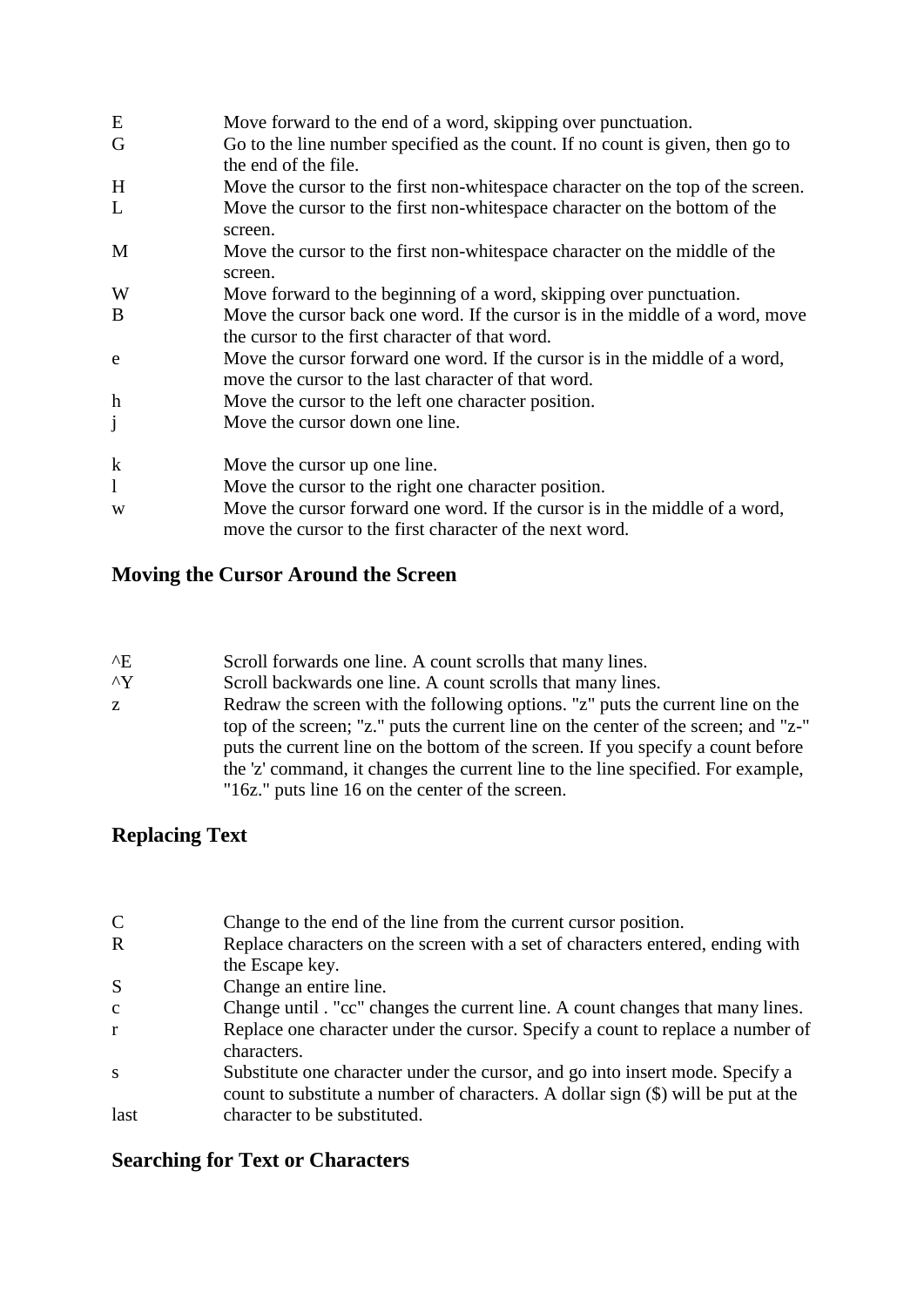| ,                        | Repeat the last f, F, t or T command in the reverse direction.                                                                           |
|--------------------------|------------------------------------------------------------------------------------------------------------------------------------------|
|                          | Search the file downwards for the string specified after the /.                                                                          |
| $\vdots$                 | Repeat the last f, F, t or T command.                                                                                                    |
| $\overline{\mathcal{L}}$ | Search the file upwards for the string specified after the ?.                                                                            |
| $\mathbf{F}$             | Search the current line backwards for the character specified after the 'F'                                                              |
|                          | command. If found, move the cursor to the position.                                                                                      |
| N                        | Repeat the last search given by '/' or '?', except in the reverse direction.                                                             |
| T                        | Search the current line backwards for the character specified after the 'T'<br>command, and move to the column after the if it's found.  |
| $\mathbf f$              | Search the current line for the character specified after the 'f' command. If                                                            |
|                          | found, move the cursor to the position.                                                                                                  |
| n                        | Repeat last search given by '/' or '?'.                                                                                                  |
|                          |                                                                                                                                          |
| t                        | Search the current line for the character specified after the 't' command, and<br>move to the column before the character if it's found. |

#### **Manipulating Character/Line Formatting**

| $\sim$ | Switch the case of the character under the cursor.                                        |
|--------|-------------------------------------------------------------------------------------------|
| $\lt$  | Shift the lines up to <i>where</i> to the left by one shiftwidth. "<<" shifts the current |
|        | line to the left, and can be specified with a count.                                      |
| $\geq$ | Shift the lines up to <i>where</i> to the right by one shiftwidth. " $>>$ " shifts the    |
|        | current line to the right, and can be specified with a count.                             |
| J      | Join the current line with the next one. A count joins that many lines.                   |

#### **Saving and Quitting**

| $\sqrt{ }$ | Quit out of "VI" mode and go into "EX" mode. The EX editor is the line editor |
|------------|-------------------------------------------------------------------------------|
|            | VI is build upon. The EX command to get back into VI is ":vi".                |
| $\Omega$   | Quit out of "VI" mode and go into "EX" mode. The ex editor is a line-by-line  |
|            | editor. The EX command to get back into VI is ":vi".                          |
| ZZ.        | Exit the editor, saving if any changes were made.                             |

#### **Miscellany**

| $\Lambda$ <sup><math>\Gamma</math></sup> | Show the current filename and the status.     |
|------------------------------------------|-----------------------------------------------|
| $\Delta$ T                               | Clear and redraw the screen.                  |
| ^R                                       | Redraw the screen removing false lines.       |
| ΔL                                       | Escape key. Cancels partially formed command. |

 $\wedge$  Go back to the last file edited.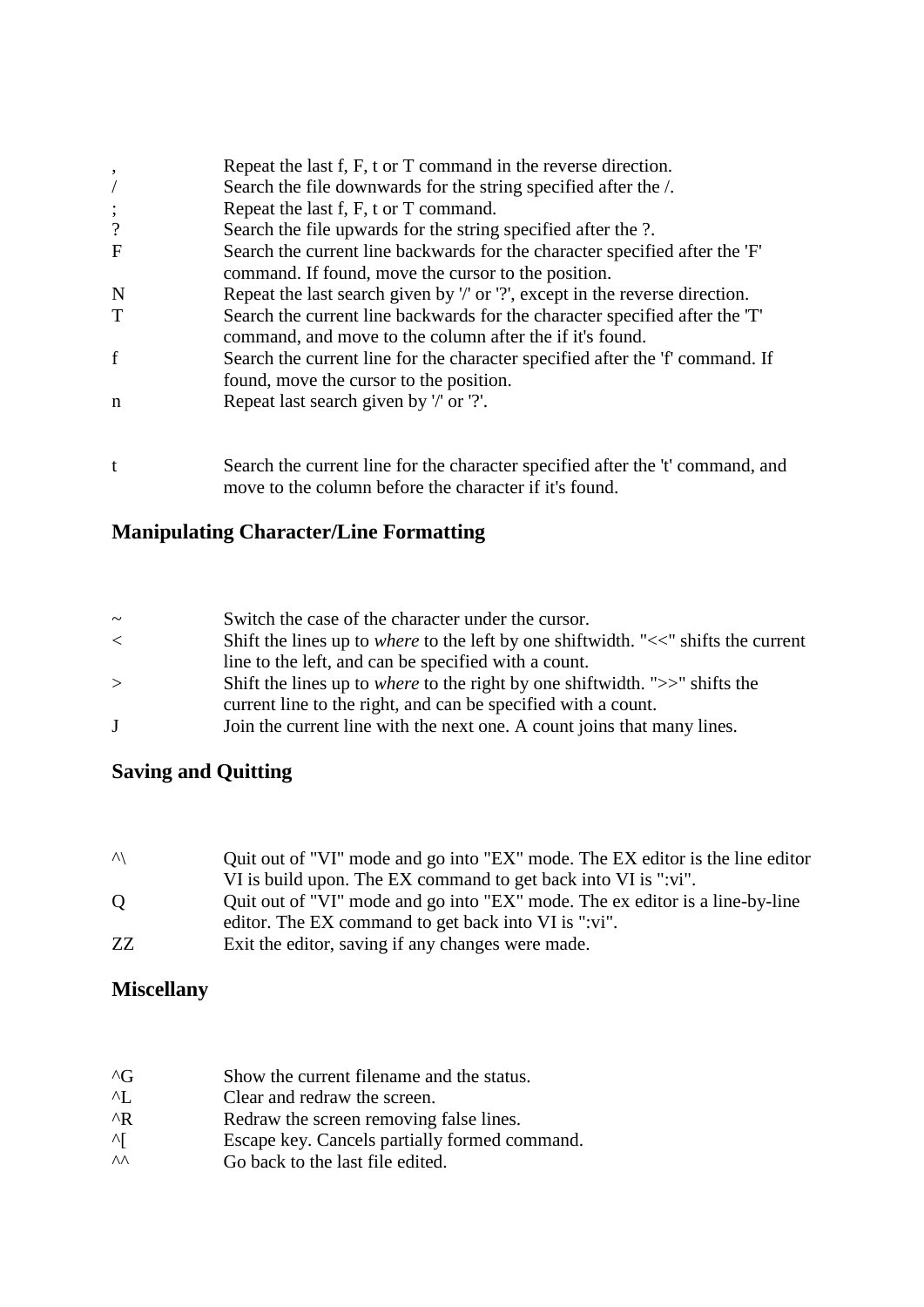|              | Execute a shell. If a is specified, the program which is executed using ! uses      |
|--------------|-------------------------------------------------------------------------------------|
|              | the specified line(s) as standard input, and will replace those lines with the      |
|              | standard output of the program executed. "!!" executes a program using the          |
|              | current line as input. For example, "!4 jsort" will take five lines from the        |
|              | current cursor position and execute sort. After typing the command, there will      |
|              | be a single exclamation point where you can type the command in.                    |
| $\&$         | Repeat the previous ":s" command.                                                   |
|              | Repeat the last command that modified the file.                                     |
|              | Begin typing an EX editor command. The command is executed once the user            |
|              | types return. (See section below.)                                                  |
| $\omega$     | Type the command stored in the specified buffer.                                    |
| $\mathbf{U}$ | Restore the current line to the state it was in before the cursor entered the line. |
| m            | Mark the current position with the character specified after the 'm' command.       |
| u            | Undo the last change to the file. Typing 'u' again will re-do the change.           |
|              |                                                                                     |

#### **EX Commands**

The VI editor is built upon another editor, called EX. The EX editor only edits by line. From the VI editor you use the : command to start entering an EX command. This list given here is not complete, but the commands given are the more commonly used. If more than one line is to be modified by certain commands (such as ":s" and ":w" ) the range must be specified before the command. For example, to substitute lines 3 through 15, the command is ":3,15s/from/this/g".

| : ab string strings           | Abbreviation. If a word is typed in VI corresponding to string1,     |
|-------------------------------|----------------------------------------------------------------------|
|                               | the editor automatically inserts the corresponding words. For        |
|                               | example, the abbreviation ": ab usa United States of America"        |
|                               | would insert the words, "United States of America" whenever          |
|                               | the word "usa" is typed in.                                          |
| :map keys new_seq             | Mapping. This lets you map a key or a sequence of keys to            |
|                               | another key or a sequence of keys.                                   |
| :q                            | Quit VI. If there have been changes made, the editor will issue      |
|                               | a warning message.                                                   |
| :q!                           | Quit VI without saving changes.                                      |
| :s/pattern/to_pattern/options | Substitute. This substitutes the specified pattern with the string   |
|                               | in the to_pattern. Without options, it only substitutes the first    |
|                               | occurence of the pattern. If a 'g' is specified, then all occurences |
|                               | are substituted. For example, the command                            |
|                               | ":1,\$s/Dwayne/Dwight/g" substitutes all occurences of               |
|                               | "Dwayne" to "Dwight".                                                |
| :set [all]                    | Sets some customizing options to VI and EX. The ":set all"           |
|                               | command gives all the possible options. (See the section on          |
|                               | customizing VI for some options.)                                    |
| :una string                   | Removes the abbreviation previously defined by ":ab".                |
| :unm keys                     | Removes the remove mapping defined by ":map".                        |
| :vi filename                  | Starts editing a new file. If changes have not been saved, the       |
|                               | editor will give you a warning.                                      |
| :W                            | Write out the current file.                                          |